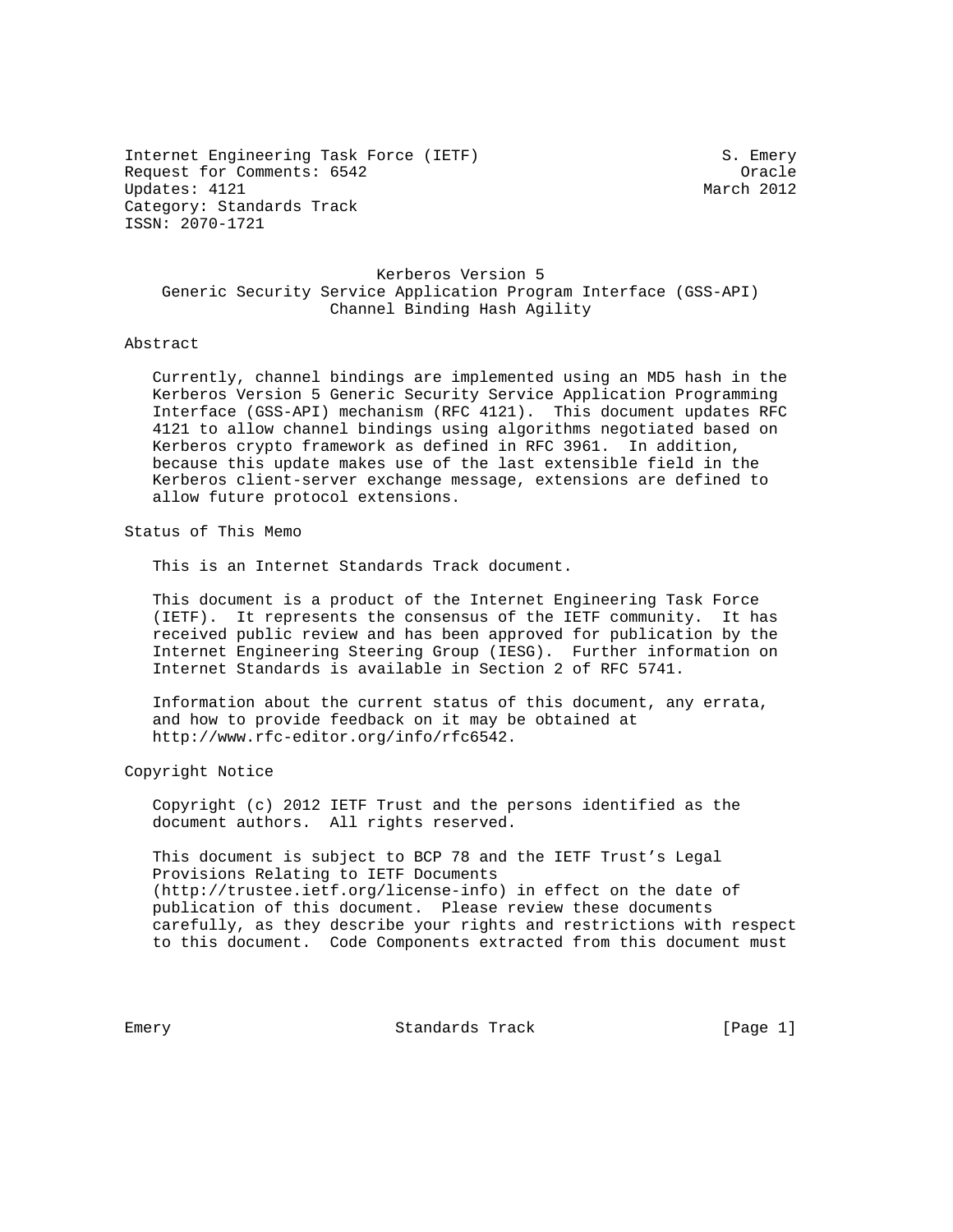include Simplified BSD License text as described in Section 4.e of the Trust Legal Provisions and are provided without warranty as described in the Simplified BSD License.

# Table of Contents

## 1. Introduction

 With the recently discovered weaknesses in the MD5 hash algorithm (see [RFC6151]), there is a need to use stronger hash algorithms. The Kerberos Version 5 Generic Security Service Application Programming Interface (GSS-API) mechanism [RFC4121] uses MD5 to calculate channel binding verifiers. This document specifies an update to the mechanism that allows it to create channel binding information based on negotiated algorithms. This will allow deploying new algorithms incrementally without breaking interoperability with older implementations when new attacks arise in the future.

2. Conventions Used in This Document

 The key words "MUST", "MUST NOT", "REQUIRED", "SHALL", "SHALL NOT", "SHOULD", "SHOULD NOT", "RECOMMENDED", "MAY", and "OPTIONAL" in this document are to be interpreted as described in [RFC2119].

 The term "little-endian order" is used for brevity to refer to the least-significant-octet-first encoding, while the term "big-endian order" is used for the most-significant-octet-first encoding.

3. Channel Binding Hash Agility

 When generating a channel binding verifier, Bnd, a hash is computed from the channel binding fields. Initiators MUST populate the Bnd field in order to maintain interoperability with existing acceptors. In addition, initiators MUST populate the extension field (Exts) defined below.

Emery **Example 2** Standards Track **Emery** [Page 2]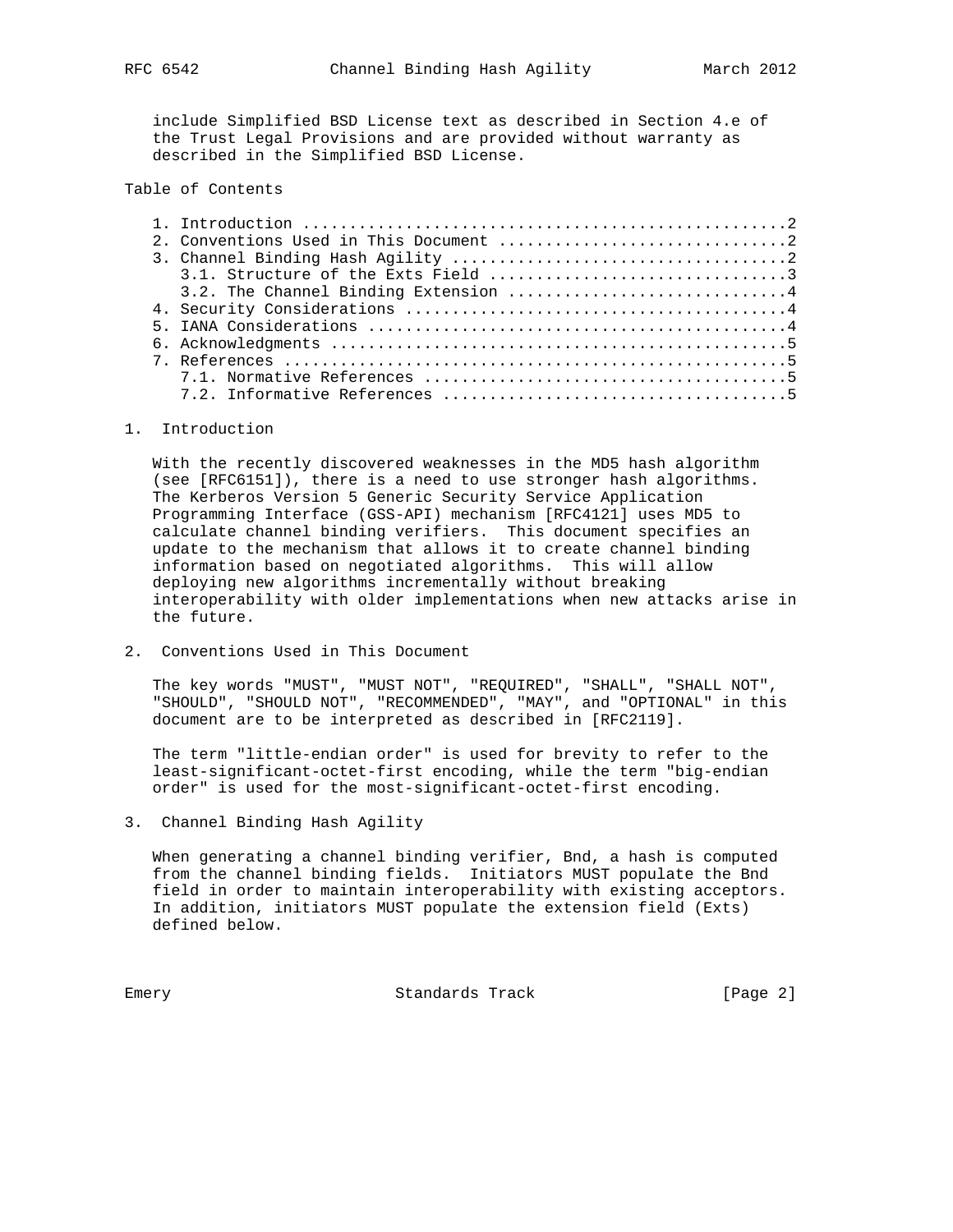# 3.1. Structure of the Exts Field

 The 0x8003 GSS checksum has the same structure described in [RFC4121] except that the Exts field is now defined; the entire structure of the 0x8003 checksum, including the now defined Exts field, follows:

| Octet                    | Name   | Description                                                                                                                                                                                                                |
|--------------------------|--------|----------------------------------------------------------------------------------------------------------------------------------------------------------------------------------------------------------------------------|
| $0.3$ Lqth               |        | Number of octets in Bnd field, represented<br>in little-endian order; currently contains<br>hex value 10 00 00 00 (16).                                                                                                    |
| 419                      | Bnd    | Channel binding information, as described in<br>Section 4.1.1.2 of [RFC4121].                                                                                                                                              |
| 20.023                   | Flaqs  | Four-octet context-establishment flags in<br>little-endian order as described in Section<br>4.1.1.1 of [RFC4121].                                                                                                          |
| 2425                     | DlqOpt | The delegation option identifier $(=1)$ in<br>little-endian order [optional]. This field<br>and the next two fields are present if and<br>only if GSS C DELEG FLAG is set as described<br>in Section 4.1.1.1 of [RFC4121]. |
| 2627                     | Dlqth  | The length of the Deleg field in<br>little-endian order [optional].                                                                                                                                                        |
| $28(n-1)$ Deleg<br>nlast | Exts   | $KRB_CRED$ message (n = $D1$ gth + 28) [optional].<br>Extensions.                                                                                                                                                          |

 where Exts is the concatenation of zero, one, or more individual extensions, each of which consists of the following, in order:

 type -- big-endian-order unsigned integer, 32 bits, which contains the type of extension

- length -- big-endian-order unsigned integer, 32 bits, which contains the length, in octets, of the extension data encoded as an array of octets immediately following this field
- data -- octet string of extension information

 If multiple extensions are present, then there MUST be at most one instance of a given extension type.

Emery **Example 2018** Standards Track Track [Page 3]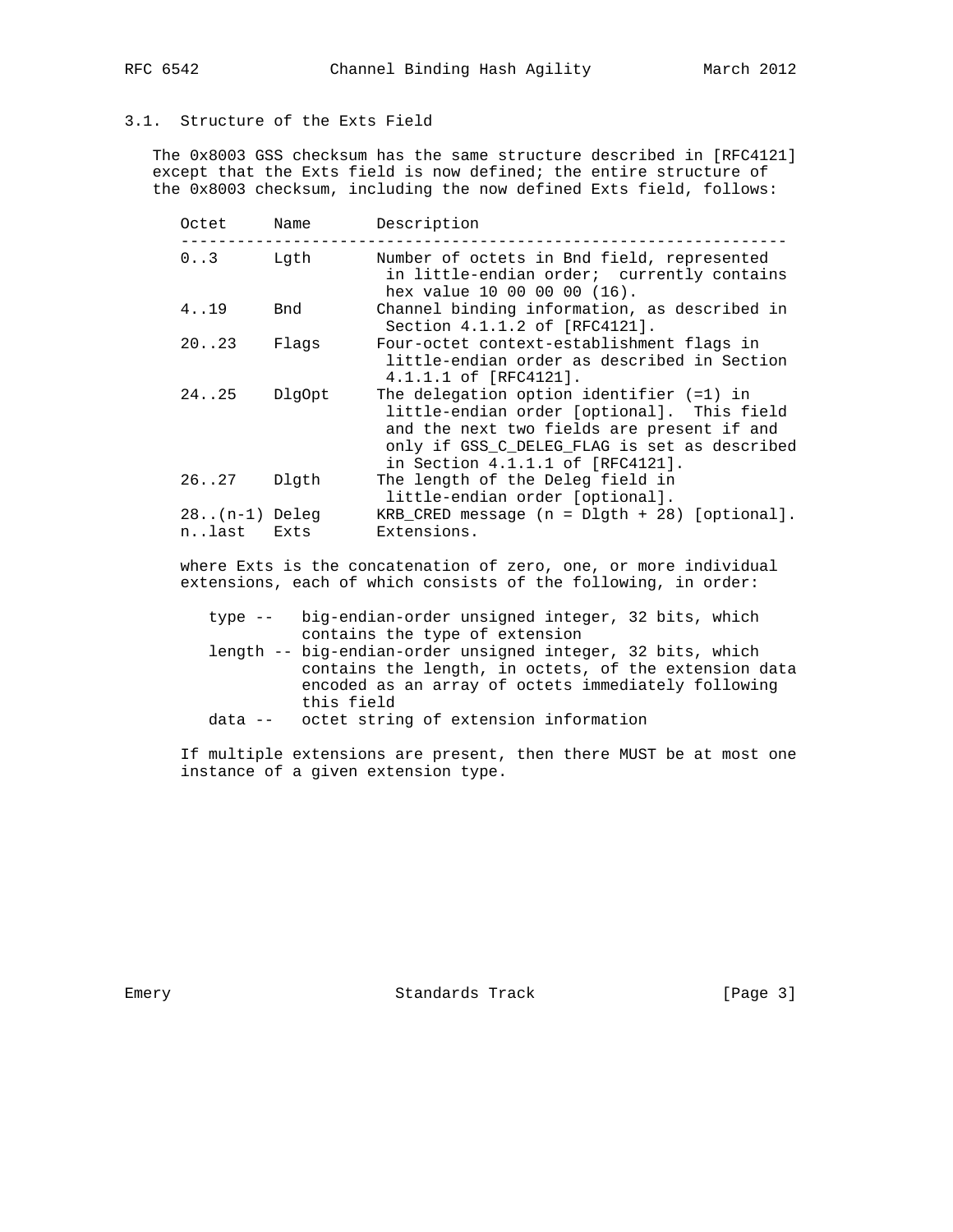# 3.2. The Channel Binding Extension

 When channel binding is used, the Exts MUST include the following extension:

data-type 0x00000000

data-value

 The output obtained by applying the Kerberos V get\_mic operation [RFC3961] with key usage number 43 to the channel binding data as described in [RFC4121], Section 4.1.1.2 (using get\_mic instead of MD5). The key used is the sub-session key from the authenticator, if it is present; otherwise, the key used is the session key from the ticket. The get\_mic algorithm is chosen as the "required checksum mechanism" for the encryption type of the key used.

 Initiators that are unwilling to use an MD5 hash of the channel bindings MUST set the Bnd field to sixteen octets of hex value FF.

4. Security Considerations

 With this mechanism, initiators get no indication as to whether the acceptors check or ignore channel bindings.

 It is up to the application whether or not to enforce the use of channel bindings. [RFC5056] and [RFC5554] give guidance for application developers on channel binding usage.

5. IANA Considerations

 IANA has created a new top-level registry titled "Kerberos V GSS-API Mechanism Parameters," separate from the existing Kerberos parameters registry. Within this registry, IANA has created a sub-registry of "Kerberos V GSS-API Mechanism Extension Types" with four-field entries (Type Number, Type Name, Description, and Reference) and, initially, a single registration: 0x00000000, "Channel Binding MIC," "Extension for the verifier of the channel bindings," [RFC6542].

 Using the guidelines for allocation as described in [RFC5226], type number assignments are as follows:

 0x00000000 - 0x000003FF IETF Review 0x00000400 - 0xFFFFF3FF Specification Required 0xFFFFF400 - 0xFFFFFFFF Private Use

Emery **Example 2018** Standards Track Track [Page 4]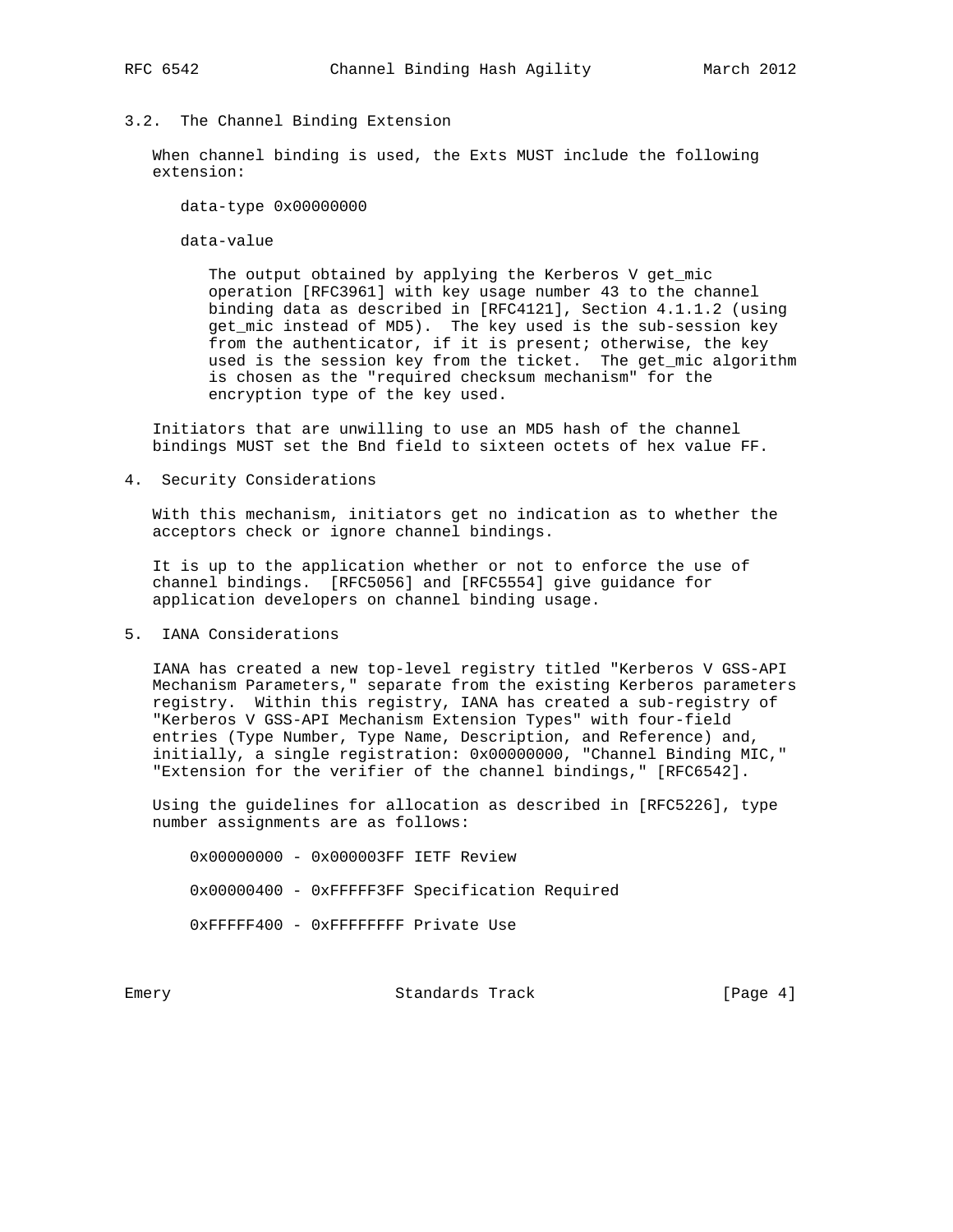### 6. Acknowledgments

 The author would like to thank Larry Zhu, Nicolas Williams, Sam Hartman, Jeffrey Hutzelman, and Simon Josefsson for their help in reviewing and providing valuable feedback on this document.

- 7. References
- 7.1. Normative References
	- [RFC2119] Bradner, S., "Key words for use in RFCs to Indicate Requirement Levels", BCP 14, RFC 2119, March 1997.
	- [RFC3961] Raeburn, K., "Encryption and Checksum Specifications for Kerberos 5", RFC 3961, February 2005.
	- [RFC4121] Zhu, L., Jaganathan, K., and S. Hartman, "The Kerberos Version 5 Generic Security Service Application Program Interface (GSS-API) Mechanism: Version 2", RFC 4121, July 2005.
	- [RFC5226] Narten, T. and H. Alvestrand, "Guidelines for Writing an IANA Considerations Section in RFCs", BCP 26, RFC 5226, May 2008.
- 7.2. Informative References
	- [RFC5056] Williams, N., "On the Use of Channel Bindings to Secure Channels", RFC 5056, November 2007.
	- [RFC5554] Williams, N., "Clarifications and Extensions to the Generic Security Service Application Program Interface (GSS-API) for the Use of Channel Bindings", RFC 5554, May 2009.
	- [RFC6151] Turner, S. and L. Chen, "Updated Security Considerations for the MD5 Message-Digest and the HMAC-MD5 Algorithms", RFC 6151, March 2011.

Emery **Example 2018** Standards Track Track [Page 5]